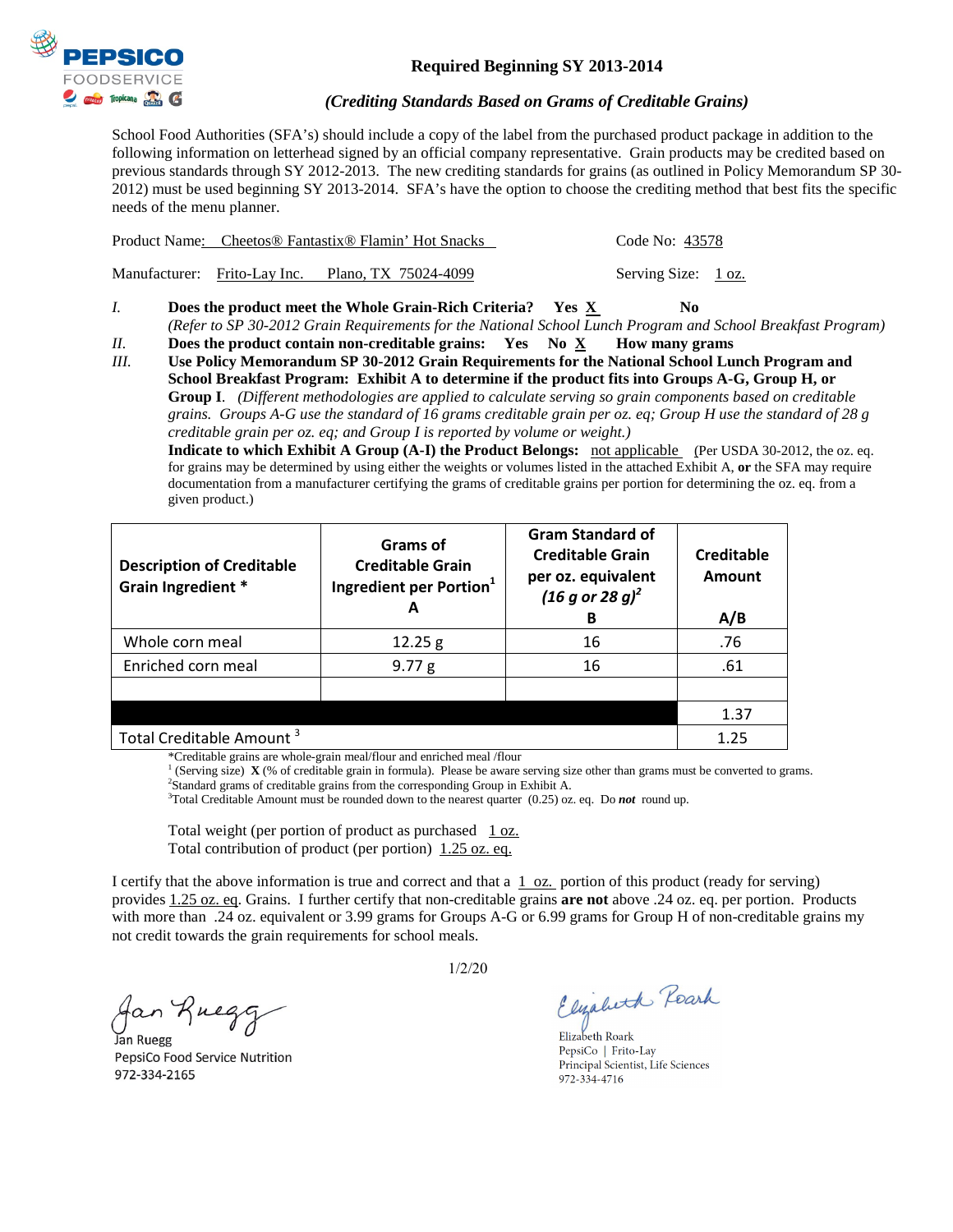

## **Fantastix® Flamin' Hot Corn & Potato Crisps – 1 oz. (28 g.)**



| <b>Nutrition Facts</b>                                                                                                                                            |                     |  |
|-------------------------------------------------------------------------------------------------------------------------------------------------------------------|---------------------|--|
| 1 Serving per container                                                                                                                                           |                     |  |
| <b>Servings Size</b>                                                                                                                                              | 1 package           |  |
|                                                                                                                                                                   |                     |  |
| Amount per serving                                                                                                                                                |                     |  |
| <b>Calories</b>                                                                                                                                                   | <b>130</b>          |  |
|                                                                                                                                                                   | %Daily Value'<br>6% |  |
| Total Fat 5g                                                                                                                                                      |                     |  |
| Saturated Fat 1g                                                                                                                                                  | 4%                  |  |
| Trans Fat 0g                                                                                                                                                      |                     |  |
| Cholesterol 0mg                                                                                                                                                   | 0%                  |  |
| Sodium 200mg                                                                                                                                                      | 9%                  |  |
| Total Carbohydrate 20g                                                                                                                                            | 7%                  |  |
| Dietary Fiber 2g                                                                                                                                                  | 6%                  |  |
| Total Sugars less than 1g                                                                                                                                         |                     |  |
| Protein 2g                                                                                                                                                        |                     |  |
|                                                                                                                                                                   |                     |  |
| Vitamin D 0mcq                                                                                                                                                    | 0%                  |  |
| Calcium 20mg<br>Iron 0.7mg                                                                                                                                        | 0%<br>4%            |  |
| Potassium 10mg                                                                                                                                                    | 0%                  |  |
| Not a significant source of added sugars                                                                                                                          |                     |  |
|                                                                                                                                                                   |                     |  |
| *The % Daily Value (DV) tells you how much a<br>nutrient in a serving of food contributes to a daily<br>diet. 2,000 calories a day is used for general<br>advice. |                     |  |

I verify this information is accurate as of 1/2/20

an Rueg

Jan Ruegg PepsiCo Food Service Nutrition 972-334-2165

Frito-Lay Inc. Plano, TX 75024-4099

## **Ingredients:**

Whole Corn Meal, Enriched Corn Meal (Corn Meal, Ferrous Sulfate, Niacin, Thiamin Mononitrate, Riboflavin, Folic Acid), Vegetable Oil (Corn, Canola, and/or Sunflower Oil), Dried Potatoes,and Less Than 2% of the Following: Cheddar Cheese (Milk, Cheese Cultures, Salt, Enzymes), Salt, Whey, Buttermilk, Monosodium Glutamate, Tomato Powder, Romano Cheese (Part-Skim Cow's Milk, Cheese Cultures, Salt, Enzymes), Whey Protein Concentrate, Onion Powder, Artificial Color (Including Red 40 Lake, Yellow 6 Lake, Yellow 6), Natural Flavor, Garlic Powder, Lactic Acid, Sugar, Citric Acid, Disodium Inosinate, Disodium Guanylate, and Beta-Carotene. **CONTAINS MILK INGREDIENTS.**

| Case UPC                          | 000-28400-43578-9                    |  |
|-----------------------------------|--------------------------------------|--|
| Bag UPC                           | 0-28400-07506-0                      |  |
| Case Pack                         | 104/1 oz. bags                       |  |
| <b>Kosher Status</b>              | Not Kosher                           |  |
| <b>USDA Smart Snack Compliant</b> | Yes- Whole Grain<br>first ingredient |  |
| Grain $-$ oz. eq.                 | 1.25 oz. eq.                         |  |
| Weight of Grain                   | 22.02 a                              |  |
| Document Updated                  | 1/2/20                               |  |





All products are accurately labeled with the most current information however, since the ingredients are subject to change, we recommend you check the label on the specific product for the most current and accurate information.